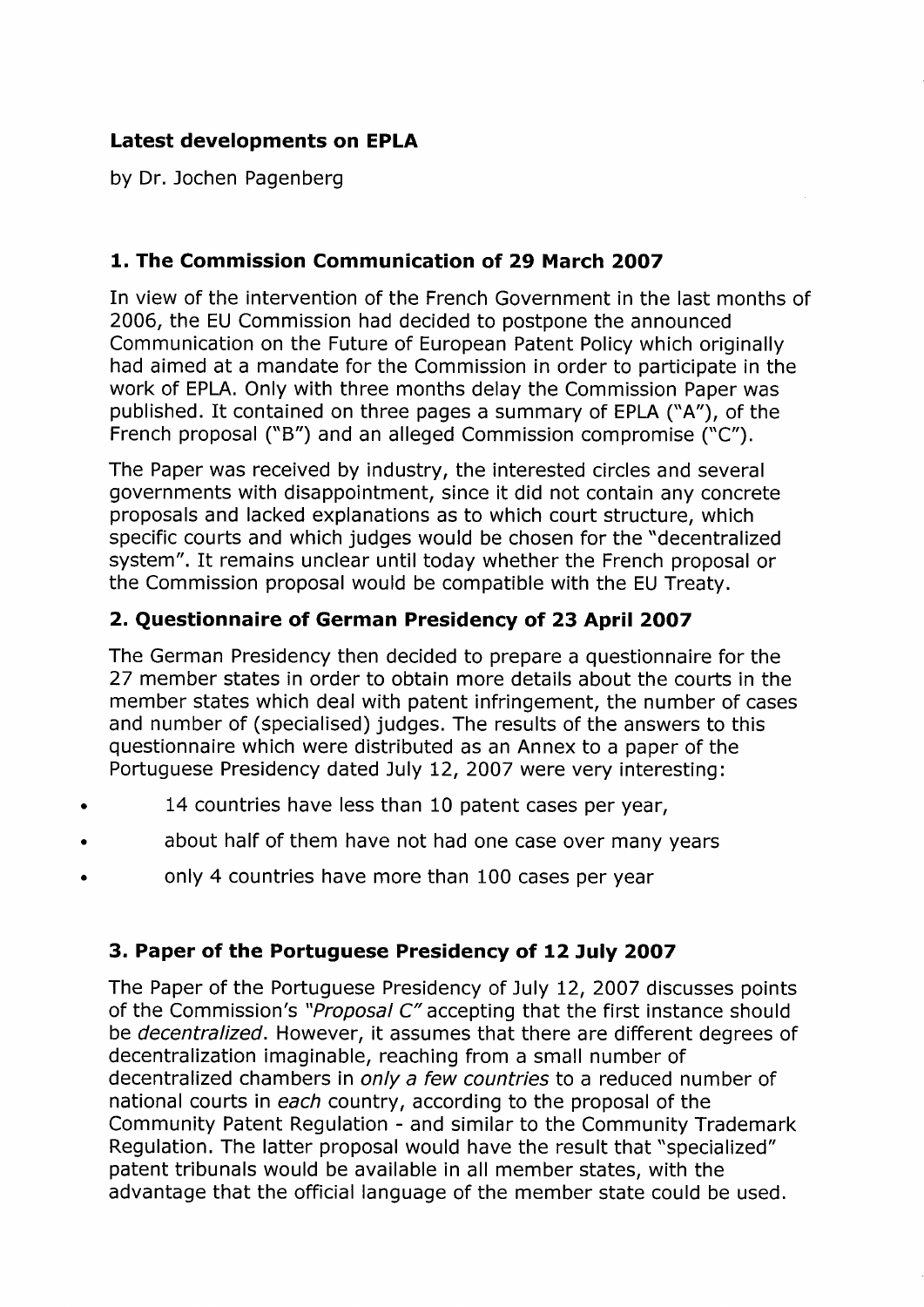However, since this proposal would also have the result that inexperienced courts could be used to invalidate patents European-wide.

, The Portuguese paper has taken over from the Commission paper an unacceptable rule: the idea of an allocation of cases by a central unit among the different regional chambers. This would create a constitutional problem for a number of countries since it constitutes a violation of the principle of the *legal judge*. This question had already come up  $-$  and was rejected - in the early years of the EPLA discussion.

The Paper also considers again the translation question for the Community Patent with a possibility of member states to renounce on translations into their official languages in exchange for financial incentives. It also mentions the "English only" rule which had been put forward by some business organisations, but everything is still far from definite. The paper also mentions the possible use of a European machine translation program on which the EPO is presently working.

#### 4. Munich Symposium and Outlook

It seems that time is running out for the Commission since companies are becoming impatient in view of the low pace of the Commission which seems to forget the clearly expressed wishes of the users during the hearing on July 12, 2006 in Brussels.

On 25 and 26 June 2007 a Munich Symposium was organized by the Federal Patent Court. At the well attended conference also some top international patent judges from three continents as speakers (Jacob (UK), Jian Li (China), Meier-Beck (Germany), Mimura (Japan), Randall (USA)), as well as members of the EPLAW Board (Franzosi, Mooney, Pagenberg).

The German Minister of Justice, Ms. Zypries, expressed her disappointment with the progress achieved and warned the audience that she would opt for definitely stopping the whole discussion and devote the resources to other projects.

Ms. Fröhlinger, the new Director for industrial and intellectual property within GO Internal Market said that the necessity to involve the EU is not a matter of the *acquis* but a question of the competence for this field of jurisdiction, which in view of the mixed competence of member states and the EU requires a qualified majority.

Lord Justice *Jacob* warned against a dilution of EPLA - which Justice Meier-Beck of the German Federal Supreme Court had referred to as the only realistic alternative to the present situation -, when he said there is no point in changing unless we can produce something better.

It was therefore not surprising that in his concluding summary the organizer of the Munich Symposium, President Lutz of the German Federal Patent Court, while still expressing his optimism with respect to successful negotiations, repeated also the message from industry by underlining that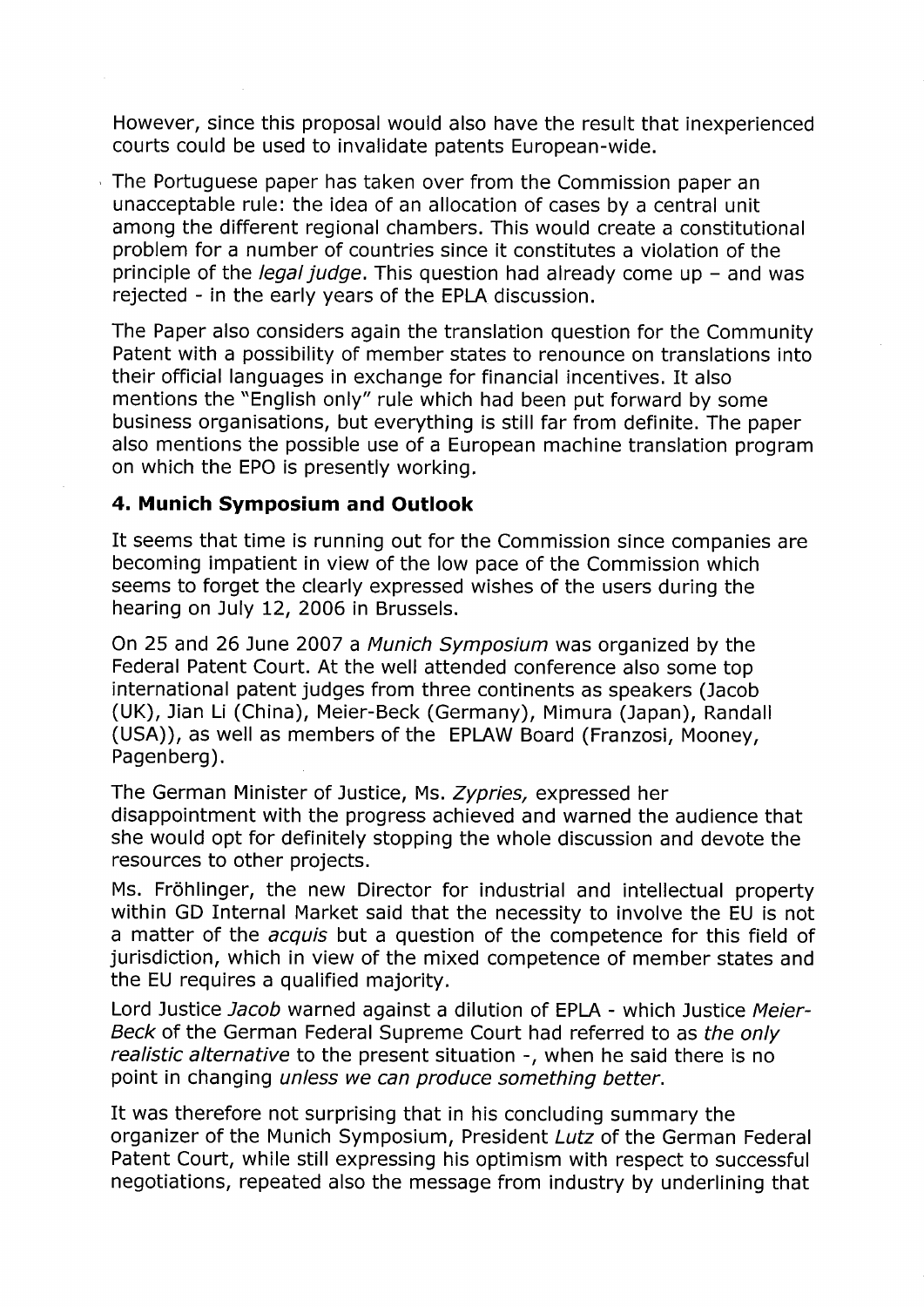the time window seems only to be open for a short period of time, mentioning a maximum of six to twelve months.

Although Mr. Nooteboom of the Commission spoke of a "blamage" if this prestigious project would fail.



Brigitte Zypries, German Minister of Justice



Raimund Lutz, President, Federal Patent Court